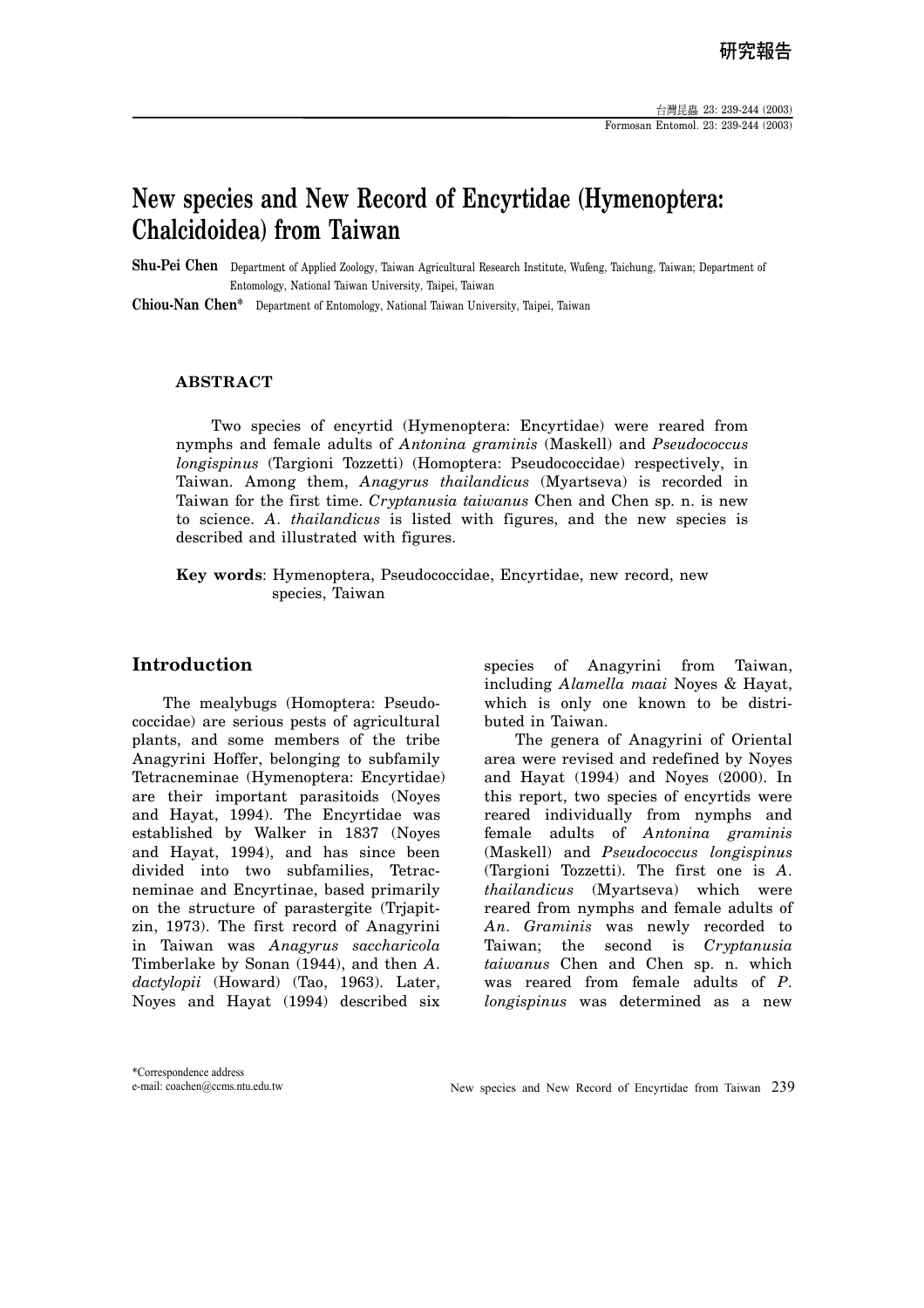species. *A*. *thailandicus* is listed, and *C*. *taiwanus* is described and illustrated. The holotype and one paratype of *C*. *taiwanus* and other specimens are deposited in the Taiwan Agricultural Research Institute (TARI), Taichung, Taiwan.

The terms and relative measurements (length of 1.0 mm = 100) used in this paper follow those in Noyes and Hayat (1994). In addition, CCW (costal cell width) and WML (forewing margin setae length) were added in this paper.

#### *Anagyrus thailandicus* **(Myartseva)**  泰國長索跳小蜂 (Figs. 1-6)

- *Anathrix thailandicus* Myartseva, 1979: Zoologicheskiy Zhurnal. 58: 1746- 1747.
- *Pranathrix thailandicus* (Myartseva, 1979): Noyes and Hayat, 1984: Bull. Brit. Mus. Nat. Hist. Entomol. 48: 317.
- *Anagyrus thailandicus* (Myartseva, 1979): Noyes, 2000: Mem. Am. Entomol. Inst. 62: 29.

**Material examination:**  $5 \div 10 \hat{3}$ , TAIWAN: TAICHUNG: Wufeng, 12-XII-2002, S. P. Chen & J. Y. Wong, ex. *Antonina graminis* (Maskell) on *Cynodon dactylon*. (TARI).

**Host:** *Antonina graminis* (Maskell) on *Rhynchyletrum roseum* and *Antonina* sp. on grass (Noyes and Hayat, 1994). Reared from nymphs and female adults of *An. graminis* on *C*. *dactylon*.

**Distribution:** Taiwan (new record), India, China, Thailand, Vietnam, Malaysia, Indonesia, Philippines, Papua New Guinea, Australia.

*Cryptanusia taiwanus* **Chen and Chen sp. n.** 

臺灣粉蚧跳小蜂 (Figs. 7-13)

**Female:** Length 1.18-1.25 mm. Body stout, elongate and flattened dorsoventrally. Length of holotype: 1.25 mm.

**Color:** Body generally dull brown; head mostly orange with mouth margin area of genae pale brown; clypeus, mandibles, maxillae and labium dull brown. Antennae: radicle dull brown to black; scape dull brown with an oblique subapical and base band beige; pedicel and F1-F6 dull brown; clava 3-segmented beige. Thorax dull yellowish orange except for pronotum and tegulae beige, mesopleura dull brown; forewings infuscate with base cell hyaline shown in Fig. 12. Legs mainly beige, basal 0.2 x of tibia, mid tibia spur and tarsus dull yellowish to dull brown. Abdomen: propodeum dull brown; gaster dark brown to black.

**Head:** Head as long as broad with conspicuous stout setae especially on frontvertex, genae, mouth margins, eye margin and antennae interference; frontovertex about 1/4 x width of head in dorsal view, with shallow, fine, transverse rugose sculpture about subequal to diameter of an eye facet (Fig. 9); eyes elongate about 2.5 x as long as broad; occiput separated by a sharp fold; malar space about  $1/3$  x as long as eye; eyes naked; mandibles with upper tooth subequal to the lower; maxillary palpi 4-segmented and labial palpi 3-segmented; antennal toruli quite near mouth margin, its dorsal lowest margin below eye margin ventrally. Antennae (Fig. 8): scape and flagellum strongly broadened and flattened, all funicle segments strongly transverse with F1, F2, F3 subequal in length; clava 3-segmented with C2, C3 subequal in length**;** radicle elongate, about 2.5 x as long as broad; scape diluted, about 2.2 x as long as broad, the ratio of pedicle: scape: F1 = 1: 6: 2.

**Relative measurements (holotype):** HW 53.0; HH 53.5; FV 12.3; POL 6.3; OOL 2.0; LOL 4.0; OD 2.5; EL 41.5; EW 17.0; MS 10.5; SL 43.0; SW 20.0.

**Thorax:** Thorax with conspicuously silvery setae especially on mesoscutellum and black stout setae on posterior margin of mesoscutellum; mesoscutum alutaceous

240 台灣昆蟲第二十三卷第三期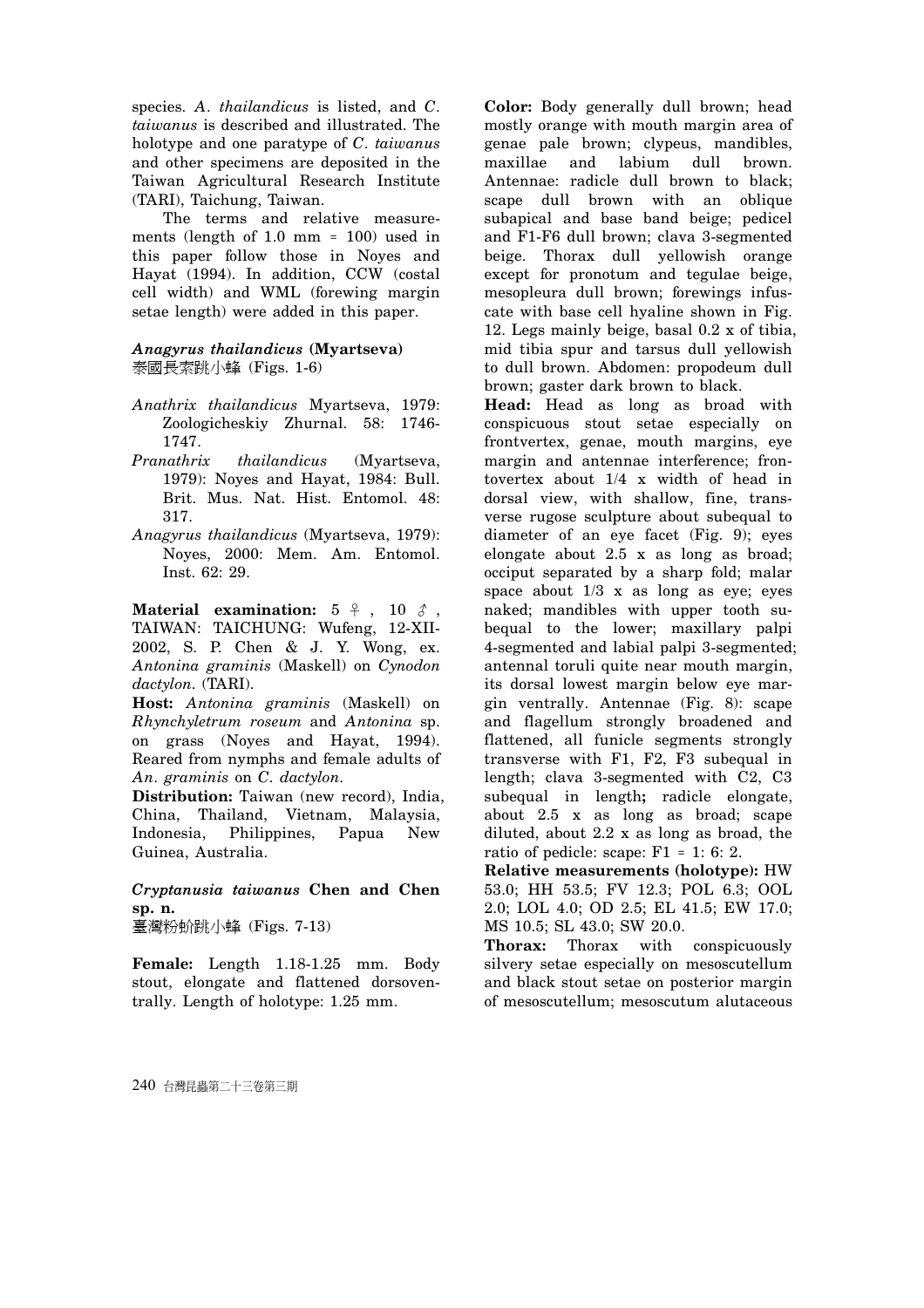

Figs. 1-6. *Anagyrus thailandicus*; 1, adult, ♀; 2, ovipositor,♀; 3, right forewing,♀; 4, right forewing base, upper surface,  $\frac{6}{7}$ ; 5, right antenna, outer aspect,  $\frac{6}{7}$ ; 6, antenna,  $\frac{6}{7}$ . Scales = 0.5 mm.

with punctures rather shallow than axillae, tegulae and scutellum which with fine but illustrious reticulation (Fig. 10-11). Forewings with lines calva interrupted and closed posteriorly; forewings about 2.8 x as long as broad; hindwings hyaline, about 4.5 x as long as broad;

submarginal vein with strongly bent downwards subapically; costal cell with only a single line of setae and interrupted medially ventrally; marginal vein and postmarginal vein combined together slightly shorter than stigmal vein (3:4). Setation at base of forewing and venation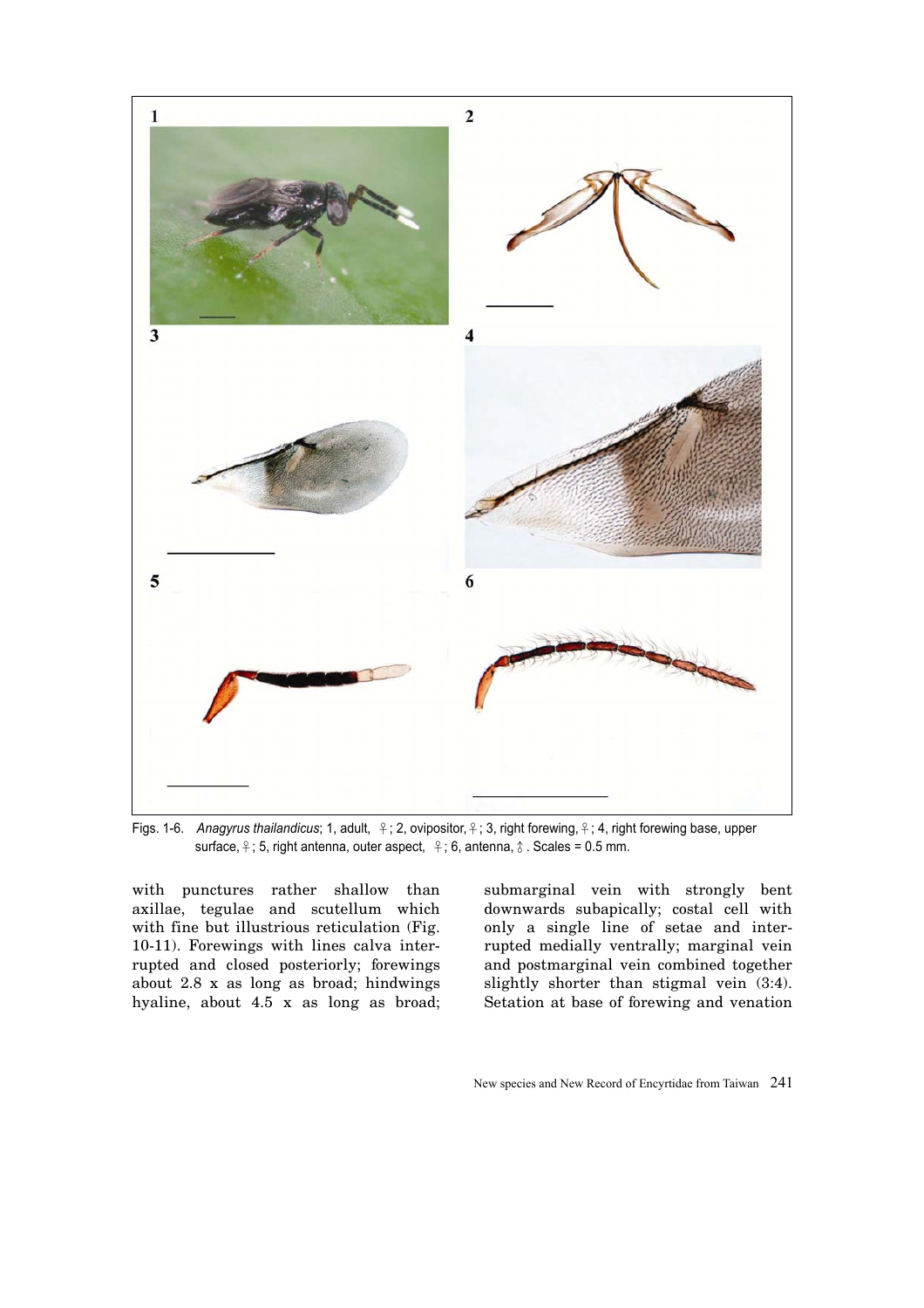

Figs. 7-13. *Cryptanusia taiwanus* sp. n; 7, adult, ♀; 8, right antenna, outer aspect,♀; 9, sculpture on frontovertex between anterior ocellus and antennal scrobes (area 85 x 70 um); 10, sculpture on centre of mesoscutum (area 85 x 70 um); 11, sculpture on centre of scutellum (area 85 x 70 um); 12, right forewing,  $\frac{9}{7}$ ; 13, ovipositor,  $\frac{9}{7}$ . Scales = 0.2 mm.

shown in Fig. 12; mid tibial spur about 4.0 x as long as broad and about 1/4 x length of mid tibia.

**Relative measurements (holotype):**  FWL 114.0; FWW 40.0; HWL 88.0; HWW 23.0; WML 4.0; CCW 5.0.

**Abdomen:** Gaster longer than the length of thorax; ovipositor exserted inconspicuously (Fig. 13), about 0.6 x length of mid tibia.

**Relative measurements (holotype):** OL 36.0; GL 50.0.

**Male:** Unknown.

**Materials examined;** Holotype ♀ TAIWAN: CHANGHUA: Tienwei, 11- XII- 2002, P. S. Chen & J. Y. Wong.

242 台灣昆蟲第二十三卷第三期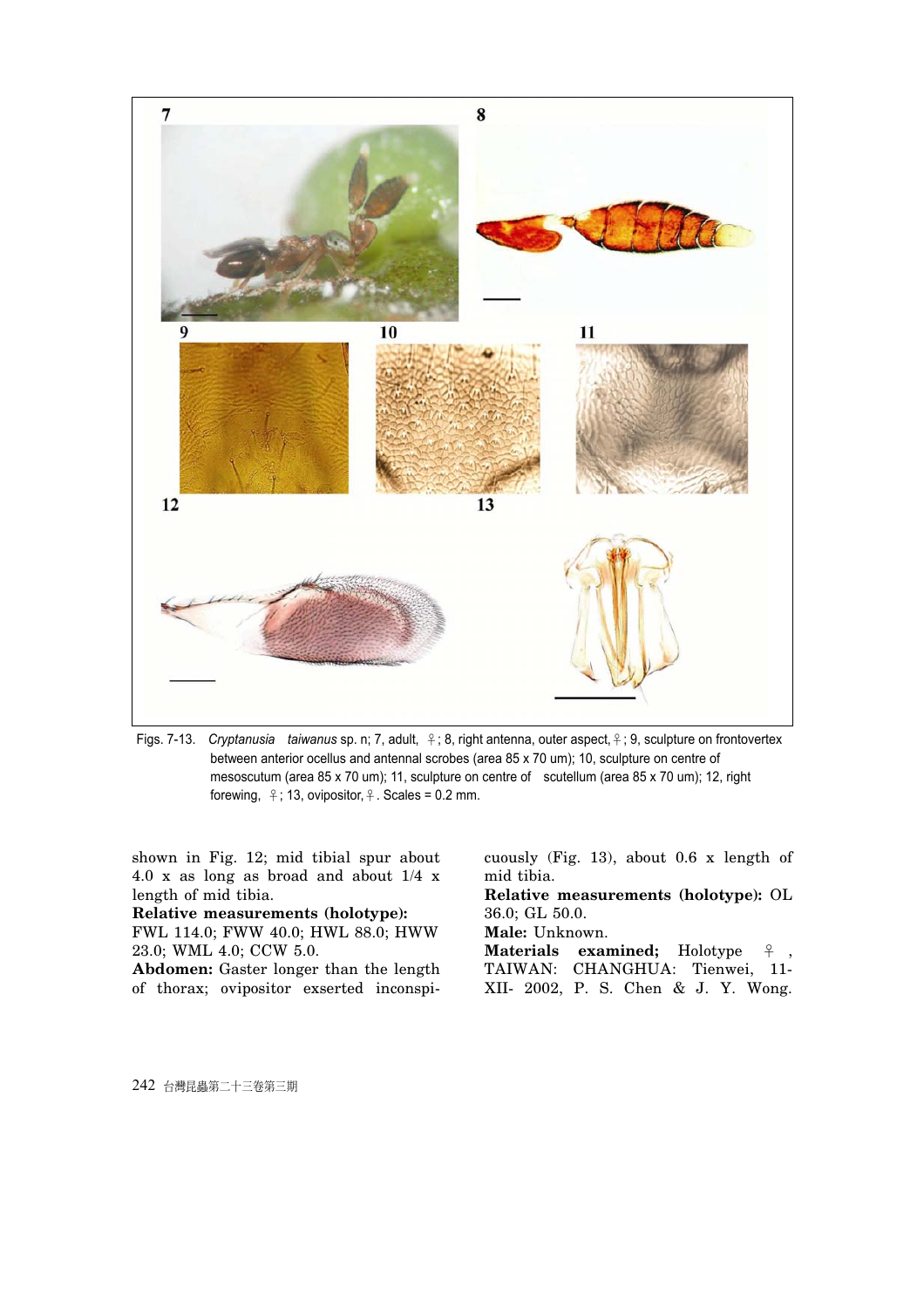Paratype:  $\frac{6}{7}$ , same data as holotype, ex. *Pseudococcus longispinus* (Targioni Tozzetti) on *Chrysalidocarpus lutescens* (Bory) Wendl (TARI).

**Host:** female adults of *Pseudococcus longispinus* (Targioni Tozzetti) on *Chrysalidocarpus lutescens* (Bory).

**Remarks:** Although it is certain that the shape of the head, antennae and forewings of *C. taiwanus* Chen and Chen sp. n. closely resembles *C. albiclava* except the segments of maxillary and labial palpi and structures of scape, setae color pattern of forewing, and proximal part of the second valvifers.

### **Acknowledgement**

We cordially thank Mr. C. Y. Wong for the identification of mealybug.

### **References**

- **Myartseva, S. N.** 1979. A new species of the genus *Anathrix* (Hymenoptera, Encyrtidae) from Thailand. Zoologicheskiy Zhurnal. 58: 1746-1748.
- **Noyes, J. S.** 2000. Encyrtidae of Costa Rica (Hymenoptera: Chalcidoidea), 1. The subfamily Tetracneminae, parasitoids of mealybugs (Homoptera: Pseudococcidae). Mem. Am. Entomol. Inst. 62: 1-355.
- **Noyes, J. S., and M. Hayat.** 1984. A review of the genera of Indo-Pacific Encyrtidae (Hymenoptera: Chalcidoidea). Bull. Brit. Mus. Nat. Hist. Entomol. 48: 131-395.
- **Noyes, J. S., and M. Hayat.** 1994. Oriental Mealybug Parasitoids of the Anagyrini (Hymenoptera: Encyrtidae). CAB International, Wallingford, UK. viii + 554 pp.
- **Sonan, J.** 1944. A catalogue of parasitic Hymenoptera and their hosts in Taiwan. Bull. Govt. Agric. Res. Inst. Formosa 222: 1-77.
- **Tao, C. C.** 1963. Citrus foliage and fruit infesting mealybugs. Plant Prot. Bull. 5: 4-313. (in Chinese).
- **Trjapitzin, V. A.** 1973. The classification of parasitic Hymenoptera of the family Encyrtidae (Hymenoptera, Chalcidoidea). Part I. Survey of the systems of classifications. The subfamily Tetracneminae Howard, 1892. Entomol. Obozrenie 52: 163-175.

**Received: March 18, 2003 Accepted: Aug. 14, 2003**